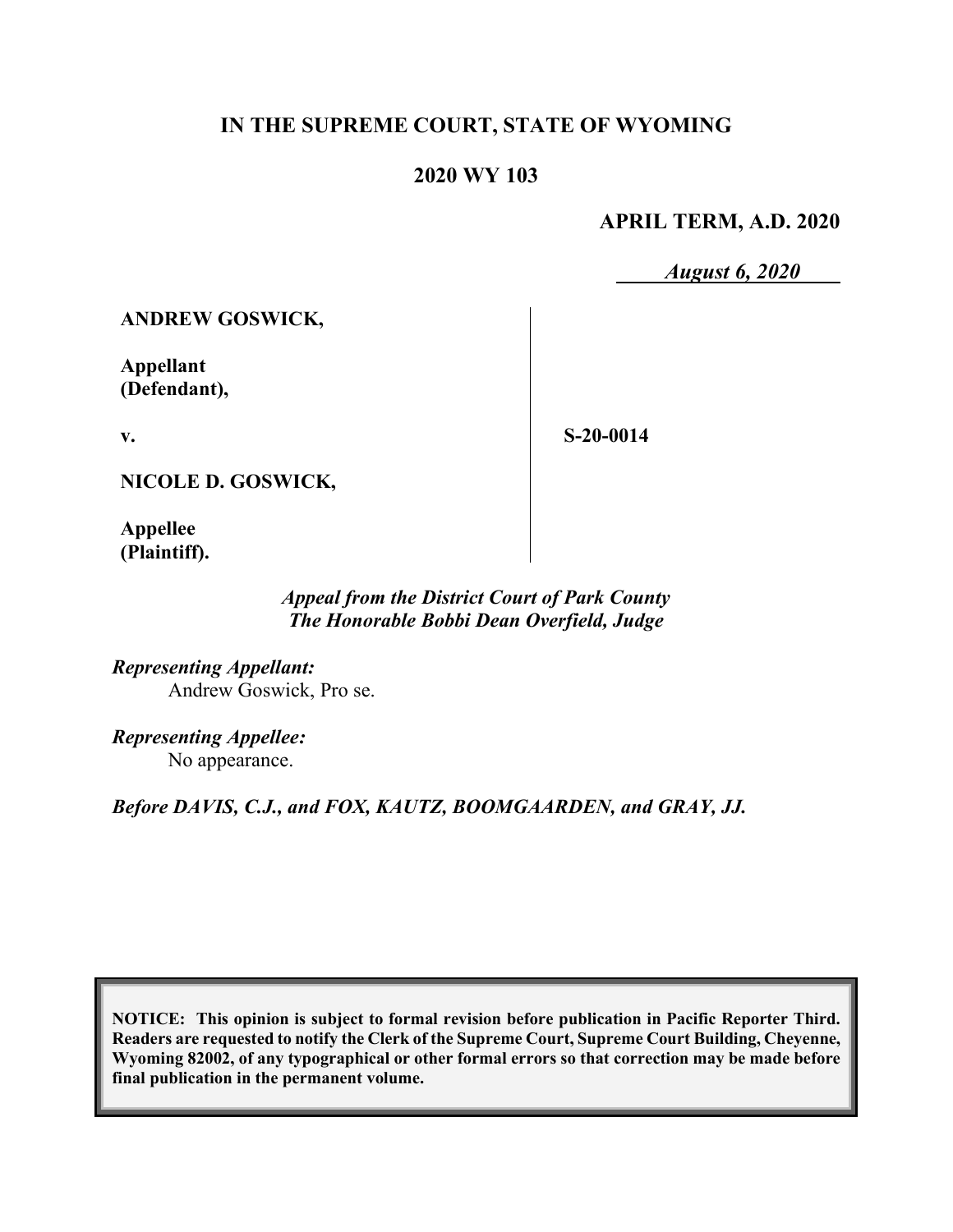#### **BOOMGAARDEN, Justice.**

[¶1] Andrew Goswick (Husband), pro se, argues the district court abused its discretion when it granted Nicole Goswick (Wife) a divorce after she defaulted on his counterclaim that he was the aggrieved party. Finding timing inaccuracies in Husband's argument and no abuse of discretion, we affirm.

#### *ISSUE*

[¶2] Husband raises one issue: whether the district court "err[ed] in granting [Wife's] complaint for divorce when [Wife] was in default as to [Husband's] counterclaim that he was the aggrieved party."

## *FACTS*

[¶3] The Goswicks married in January 2005. They had one child, BJG, in 2016. They separated in July 2017, and Husband was incarcerated that October after his bond was revoked on an unrelated criminal conviction. Husband was serving a six-to-eight-year sentence throughout the divorce proceedings.

[¶4] Wife filed a pro se complaint for divorce in July 2019. Husband answered the complaint, pro se, and counterclaimed that he was the aggrieved party entitled to divorce. [1](#page-1-0) Husband applied for entry of default on his counterclaim in October 2019, after Wife failed to timely answer. He again asked the clerk of court to enter a default on November 1, after the court had granted his motion to participate, and he participated in the divorce hearing on October 31. The district court clerk entered default on November 15, 2019, the same day the court entered its decree granting Wife's complaint for divorce.<sup>[2](#page-1-1)</sup>

[¶5] Husband timely appealed the divorce decree. Wife did not file a brief.

<span id="page-1-0"></span><sup>&</sup>lt;sup>1</sup> In his counterclaim, Husband agreed with Wife that the marriage faced irreconcilable differences, he was capable of paying child support under the statutory guidelines, the court should equitably divide any marital property, neither Husband or Wife should be awarded spousal support or alimony, and Wife could resume her previous name after entry of a divorce decree. Notwithstanding his incarceration, Husband requested the court award joint legal and physical custody of BJG to Husband and Wife.

<span id="page-1-1"></span><sup>&</sup>lt;sup>2</sup> In granting Wife a divorce, and consistent with both parties' requests, the court divided the marital property between them, distributed marital debt equally, awarded child support in accordance with the statutory guidelines, and restored Wife's maiden name. The court awarded no spousal support or alimony. After considering the statutory best interest factors, Wyo. Stat. Ann. § 20-2-201, the court granted Wife legal and physical custody of BJG, but provided for telephone contact between Husband and BJG while Husband remained incarcerated and for visitation after his release.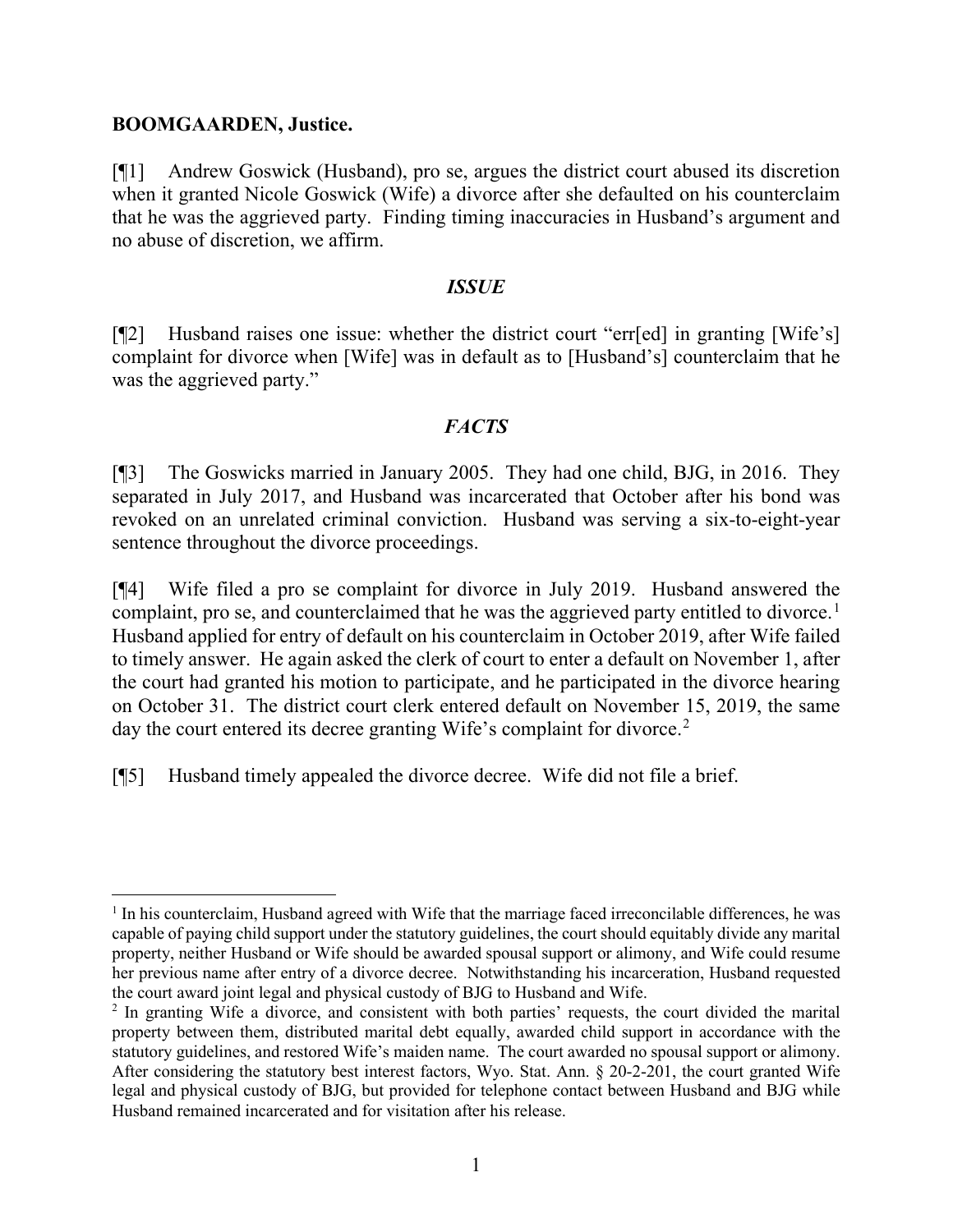### *STANDARD OF REVIEW*

[¶6] We review the court's divorce decree for an abuse of discretion. *Johnson v. Johnson*, 2020 WY 18, ¶ 10, 458 P.3d 27, 32 (Wyo. 2020). "A court does not abuse its discretion unless it acts in a manner which exceeds the bounds of reason under the circumstances." *Id.* (quoting *Jacobson v. Kidd*, 2018 WY 108, ¶ 14, 426 P.3d 813, 820 (Wyo. 2018)). We evaluate the record in support of the court's decision, "afford[ing] the prevailing party every favorable inference[.]" *Id.* (quoting *Jacobson*, ¶ 14, 426 P.3d at 820).

### *DISCUSSION*

[¶7] Husband claims he was the aggrieved party entitled to divorce. A district court may grant a divorce "on the complaint of the aggrieved party on the grounds of irreconcilable differences in the marital relationship." Wyo. Stat. Ann. § 20-2-104 (LexisNexis 2019). While both spouses may seek divorce as the "aggrieved party," the court "must determine" to whom the divorce should be granted." *Grosskopf v. Grosskopf*, 677 P.2d 814, 818 (Wyo. 1984). The court exercises significant discretion when making this determination. *Id.*

[¶8] Here, the court unequivocally granted Wife a divorce from Husband. In so doing, the court implicitly found Wife to be the aggrieved party. *See* Wyo. Stat. Ann. § 20-2-104 (allowing the district court to grant divorce to the aggrieved party). Where neither party requested special findings, the court was not required to state its findings concerning which party was aggrieved, and why, and we find no abuse of discretion in its failure to do so. *See* W.R.C.P. 52(a)(1); *see also Kimzey v. Kimzey*, 2020 WY 52, ¶ 38, 461 P.3d 1229, 1241 (Wyo. 2020).

[¶9] The court held a hearing to provide each party an opportunity to present argument and evidence. The record indicates Husband participated in the hearing, but either the hearing was not transcribed or Husband failed his burden by not designating the hearing transcript as part of the record on appeal. *See Combs v. Sherry-Combs*, 865 P.2d 50, 55 (Wyo. 1993) (noting Mr. Combs failed "his burden to bring a sufficient record to this [C]ourt upon which a decision can be based" by not designating in the record the trial transcript upon which he based his appellate arguments). In any event, Husband has failed to identify any record evidence to support his argument the court should have found him to be the aggrieved party.

[¶10] Instead, as noted above, Husband's counterclaim for divorce largely aligned with the factual allegations and relief requested in Wife's complaint. *See supra* nn. 1–2. Husband does not dispute he was continuously incarcerated between October 2017 and the date of the divorce decree; nor does he appeal the court's property, custody, or visitation rulings. Viewing the record in the light most favorable to Wife, we conclude the court did